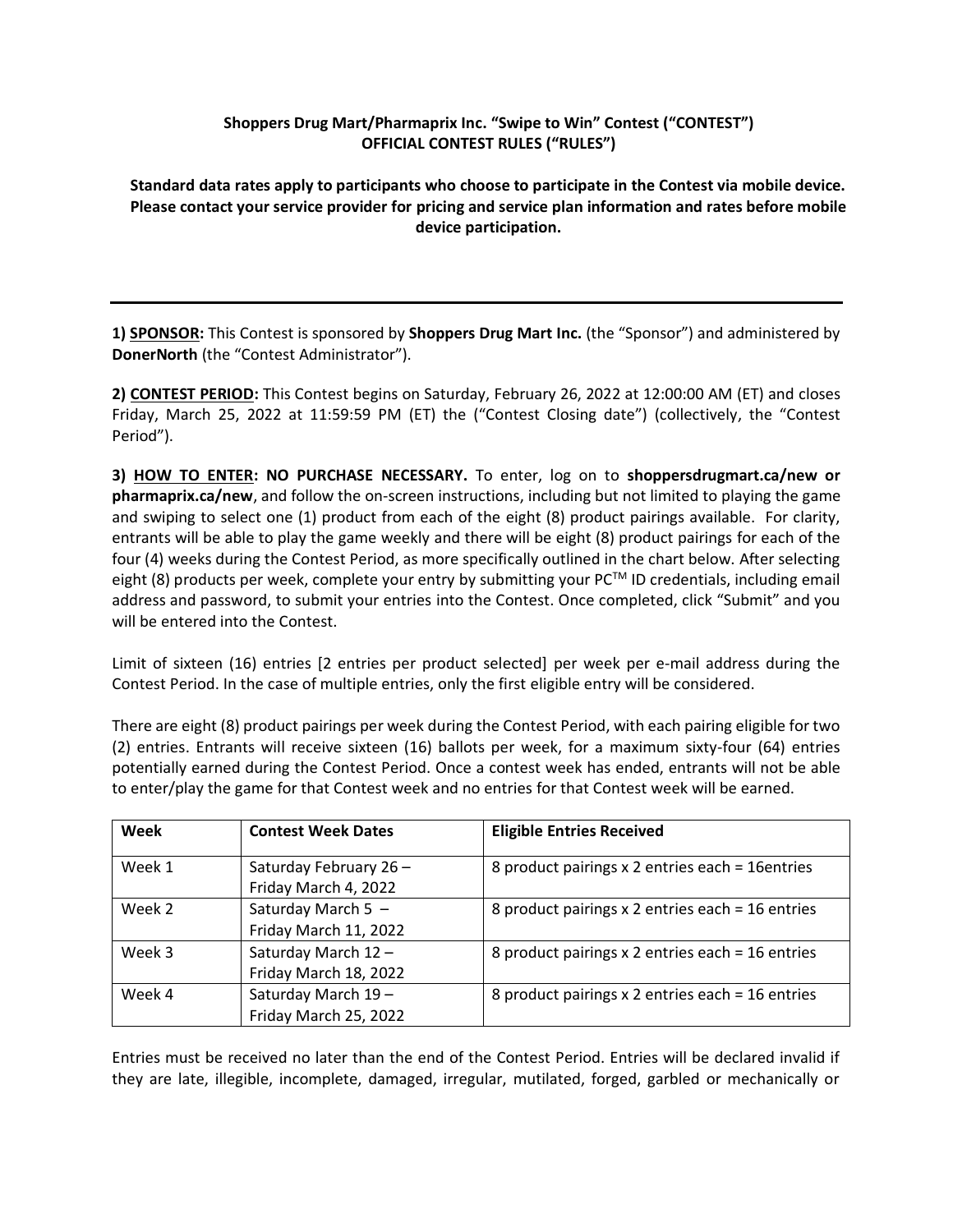electronically reproduced. No communication or correspondence will be exchanged with entrants except with those selected for a prize.

**4) ELIGIBILITY:** Contest is open to legal residents of Canada who have reached the age of majority within their province or territory of residence as of the Contest start date AND who are eligible PC Optimum<sup>™</sup> program members. PC Optimum<sup>™</sup> program members must have a valid digital account with PC ID login credentials which include an email address and password associated with their PC Optimum<sup>TM</sup> card number in order to enter the Contest. If you are not already a PC Optimum™ program member, you may become a member by following the instructions to participate available at: https://www.pcoptimum.ca/company-policy/terms-and-conditions. Becoming a PC Optimum program member is free of charge.

Employees, officers, directors, agents or representatives of the Sponsor and Contest Administrator, their respective affiliates, subsidiaries, related companies, advertising and promotional agencies (collectively, "Promotion Parties") and the immediate family and/or household members of any of the above, are not eligible to participate in the Contest. For the purposes of these Contest rules, "immediate family" means husband, wife, spouse, mother, father, brother, sister, son, and/or daughter, whether or not they reside in the same household.

The Sponsor reserves the right at any time to require proof of identity and/or eligibility to participate in the Contest and any failure to provide such proof may result in disqualification at the Sponsor's sole discretion.

**5) POTENTIAL WINNER SELECTION:** A random draw will be made by the Sponsor on April 8, 2022 at 12:00 PM (ET) in Toronto, ON (the "Draw Date") from all eligible entries received on or before the Contest Closing Date. Before being declared a winner of a prize, each selected potential winner of a Prize, as more specifically defined in Rule 7) must correctly answer a time-limited mathematical skill-testing question without assistance or mechanical or electronic aid and will be required to sign a standard declaration and release form confirming, among other things, compliance with the Contest Rules and acceptance of the prize as awarded. The selected potential winners will be notified by email or phone call no later than April 22, 2022. If a potential winner cannot be contacted or does not respond within three (3) days following contact by the Contest Administrator, is not in compliance these Rules, incorrectly answers the skilltesting question, declines the prize won, fails to return the standard declaration and release form by the date/timeframe designated by the Sponsor/Contest Administrator, or if correspondence between the Sponsor/Contest Administrator and a potential winner is returned as undeliverable, the prize will be forfeited by that potential winner and the Sponsor reserves the right to randomly select another potential winner from among the remaining eligible entries submitted and received in accordance with these Rules. **If any prize winner cannot be verified by Contest Administrator and/or Sponsor within sixty (60) days of Draw Date, Sponsor reserves the right not to award the unfulfilled/unclaimed prize(s).** 

**6) ODDS OF WINNING:** The chances of being selected as a potential winner depends upon the number of eligible entries submitted and received in accordance with these Rules during the Contest Period.

**7) PRIZES/APPROXIMATE RETAIL VALUES (ARVs):** There will be fifteen (15) prizes available to be won during the Contest Period, each consisting of \$1,000 Shoppers Drug Mart/Pharmaprix gift cards, with an approximate retail value of \$1,000.00 (the "Prize" or "prize") .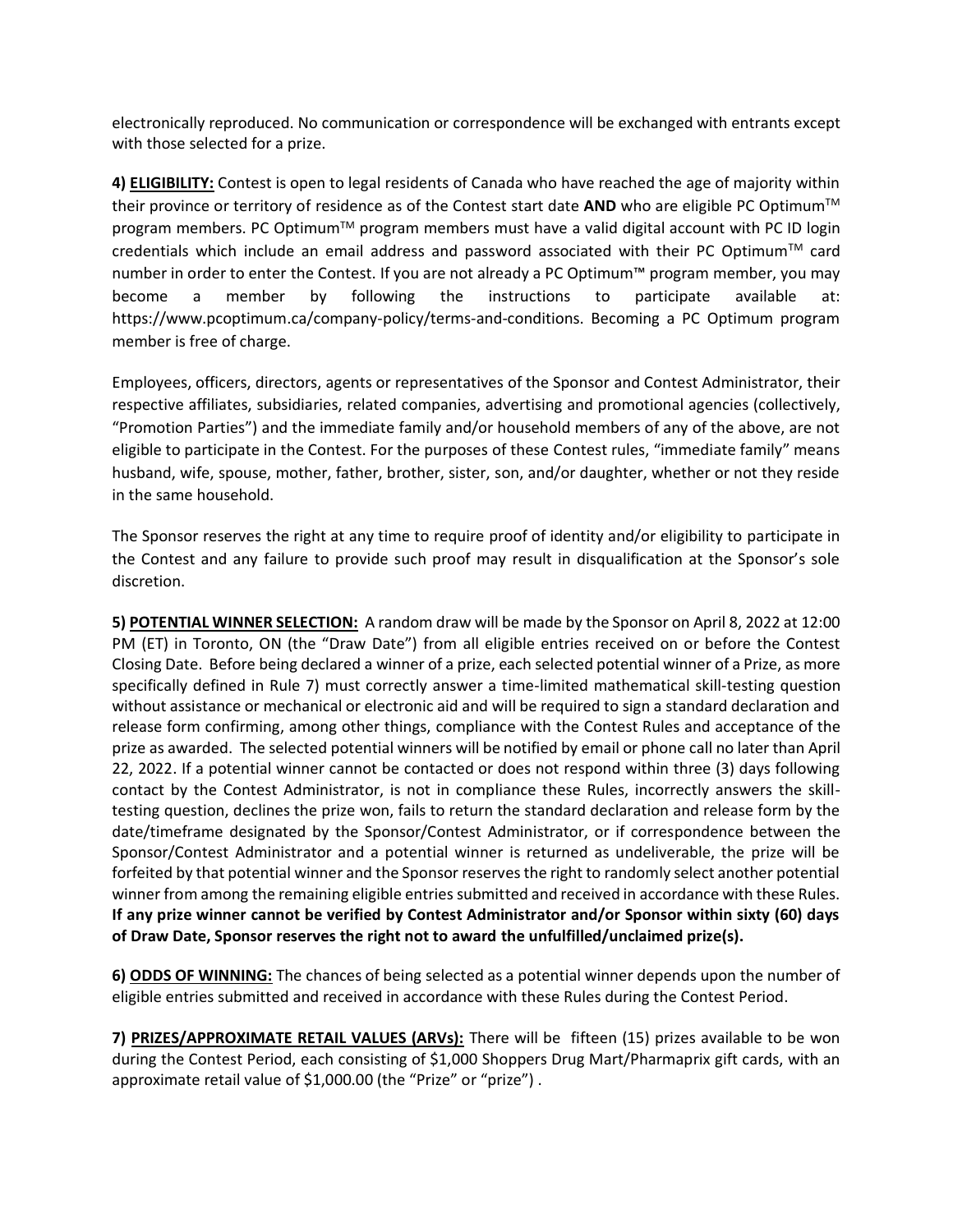Total approximate retail value of all prizes combined is \$15,000.

Limit one (1) prize per household. Usage of the Shoppers Drug Mart/Pharmaprix Gift Card is subject to any applicable gift card terms and conditions.

**8) DECLARATION & RELEASE:** Each potential winner will be required to execute and return a declaration and release form within three (3) days of the date indicated on the accompanying letter of prize notification and of attempted delivery, or the prize will be forfeited and may be awarded to an alternate entrant. Winning a prize is subject to verification and receiving a prize is contingent upon a potential winner's compliance with these Rules.

The return of any prize/prize notification as undeliverable or noncompliance with the terms of these Rules may result in disqualification and at Sponsor's discretion, selection of an alternate entrant.

**9) LIMITATION OF LIABILITY:** By entering this Contest, the entrant accepts and agrees to these Rules and the decisions of the Sponsor, which shall be final in all matters. By accepting the prize, each winner agrees to hold the Sponsor, its affiliates, directors, officers, employees, parent and related companies, licensors, licensees, and assigns harmless against any and all claims and liability arising out of the acceptance, use, misuse or redemption of any prize or participation in the Contest. The Sponsor assumes no responsibility or liability for lost, late, unintelligible/illegible, falsified, damaged, misdirected or incomplete entries, on account of the foregoing or otherwise, notifications, typographical, responses, replies or any computer, online, software, telephone, cellular phone, hardware or technical problems, interruption, deletion, defect, delay in operation or transmission, failure, traffic congestion or malfunction that may occur, or on account of any combination including but not limited to malfunctions that may affect the transmission or non-transmission of an entry. The Sponsor is not responsible for any incorrect or inaccurate information, whether caused by website or mobile application users or by any of the equipment or programming associated with the Contest or by any technical, human or other error or omission. The Sponsor assumes no responsibility for any error, omission, interruption, deletion, defect, delay in operation or transmission, communications line failure, theft or destruction or unauthorized access to, or alteration of, entries. The Sponsor is not responsible for any injury or damage to entrant or to any computer or cellular phone related to or resulting from participating or downloading materials or applications in this Contest. The Sponsor assumes no responsibility or liability in the event that the Contest cannot be conducted as planned for any reason, including those reasons beyond the control of the Sponsor, including but not limited to infection by computer virus, bugs, tampering, unauthorized intervention, fraud, technical failures, or corruption of the administration, security, lack of participation, fairness, integrity or proper conduct of this Contest or the Contest website. If due to printing, production, online, internet, computer or other error of any kind, more prizes are claimed than intended to be distributed or awarded according to these Rules, then, in addition to having the right to terminate the Contest immediately, the Sponsor reserves the right, in its sole and absolute discretion, to rescind invalid prize claims and/or conduct a random draw from amongst all eligible claimants to award the correct number of prizes. In no event whatsoever will the Sponsor or any of the Promotion Parties be liable for more than the number, type and value of prizes as stated in these Rules.Sponsor reserves the right to disqualify an entrant if the entrant a) violates these official rules and/or the general rules/guidelines of any online property or service of the Sponsor; b) enters the contest by any means contrary to these rules or which would be unfair to other entrants or where contest entries are generated by any mechanical or automated means; c) acts in an unsportsmanlike or disruptive manner, or with the intent to annoy, abuse, threaten or harass any other person. Entry materials that have been tampered with, reproduced, falsified, or altered are void. In the event a dispute arises as to the identity of a potentially winning entrant, the entry will be declared made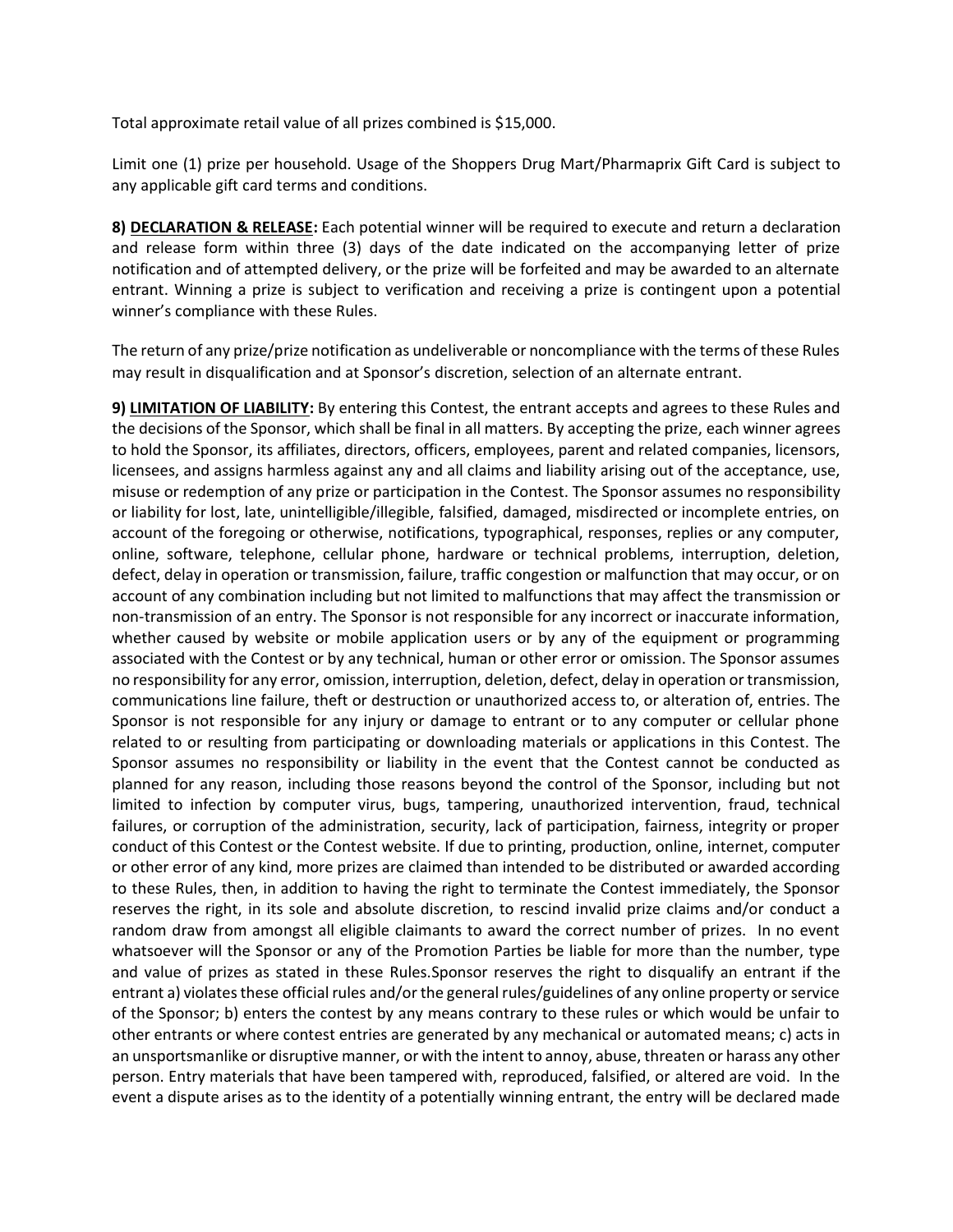by the authorized account holder of the mobile phone or email address submitted at the time of entry. Authorized account holder is defined as the natural person who is assigned to a cellular phone number by a wireless carrier, or email address assigned by an Internet access provider or other organization responsible for assigning the email address, for the account associated with the submitted entry.

Any attempt to deliberately damage the Contest website, contest application or any related website or undermine the legitimate operation of the Contest may be a violation of criminal and civil laws. Should such an attempt be made, the Sponsor reserves the right to seek remedies and damages to the fullest extent permitted by law.

Currency is in Canadian dollars unless otherwise stipulated. Each prize must be accepted "as is" and may not be exchanged for an amount of money, bartered, sold, raffled, substituted, or transferred, and is nonrefundable. In the event the stated prize(s) are unavailable due to reasons beyond the control of the Sponsor, a prize of equivalent nature and value will be available to be won, or the Sponsor, in its sole option, may award the winner the equivalent monetary value in lieu of prize. The prize(s) will be delivered only to the confirmed winners. Shipped prizes shall not be insured and the Sponsor shall not assume any liability for lost, damaged or misdirected prizes.

Refusal to accept a prize releases the Sponsor, as well as its respective directors, officers, and employees, of all responsibility and obligations toward the winner of such prize. In no event shall Sponsor be held to award more prizes that what is mentioned in these rules or to award prizes otherwise than in compliance with these rules.

**10) LANGUAGE DISCREPANCY:** In the event of any discrepancy or inconsistency between English language version and the French language version of these Rules, and disclosures or other statements contained in any Contest-related materials, including but not limited to the Contest entry form, or point of sale, television, print or online advertising, the terms and conditions of the English version of the Official Rules shall prevail, govern and control.

**11) CONDITIONS OF ENTRY:** Acceptance of a prize constitutes permission for the Sponsor to use winners' names, cities and provinces/territories of residence and likenesses for purposes of advertising and publicity in any and all media now or hereafter known throughout the world in perpetuity, without further compensation, notification, or permission, unless prohibited by law.

All information requested by and supplied by each entrant must be truthful, accurate, and in no way misleading. Sponsor reserves the right to disqualify any entrant from the Contest in its sole discretion, should the entrant at any stage supply untruthful, inaccurate, or misleading details and/or information or should the entrant be ineligible to enter the Contest pursuant to these rules.

**12) INTELLECTUAL PROPERTY:** All intellectual property, including but not limited to trademarks, trade names, logos, designs, promotional materials, web pages, source code, drawings, illustrations, slogans and representations are owned by the Sponsor and/or its affiliates. All rights are reserved. Unauthorized copying or use of any copyrighted material or intellectual property without the express written consent of its owner is strictly prohibited.

**13) INDEMNIFICATION:** Entrant releases and holds Sponsor harmless from any and all liability for any injuries, loss or damage of any kind to the Entrant or any other person, including personal injury, death, or property damage, resulting in whole or in part, directly or indirectly, participation in the Contest, any